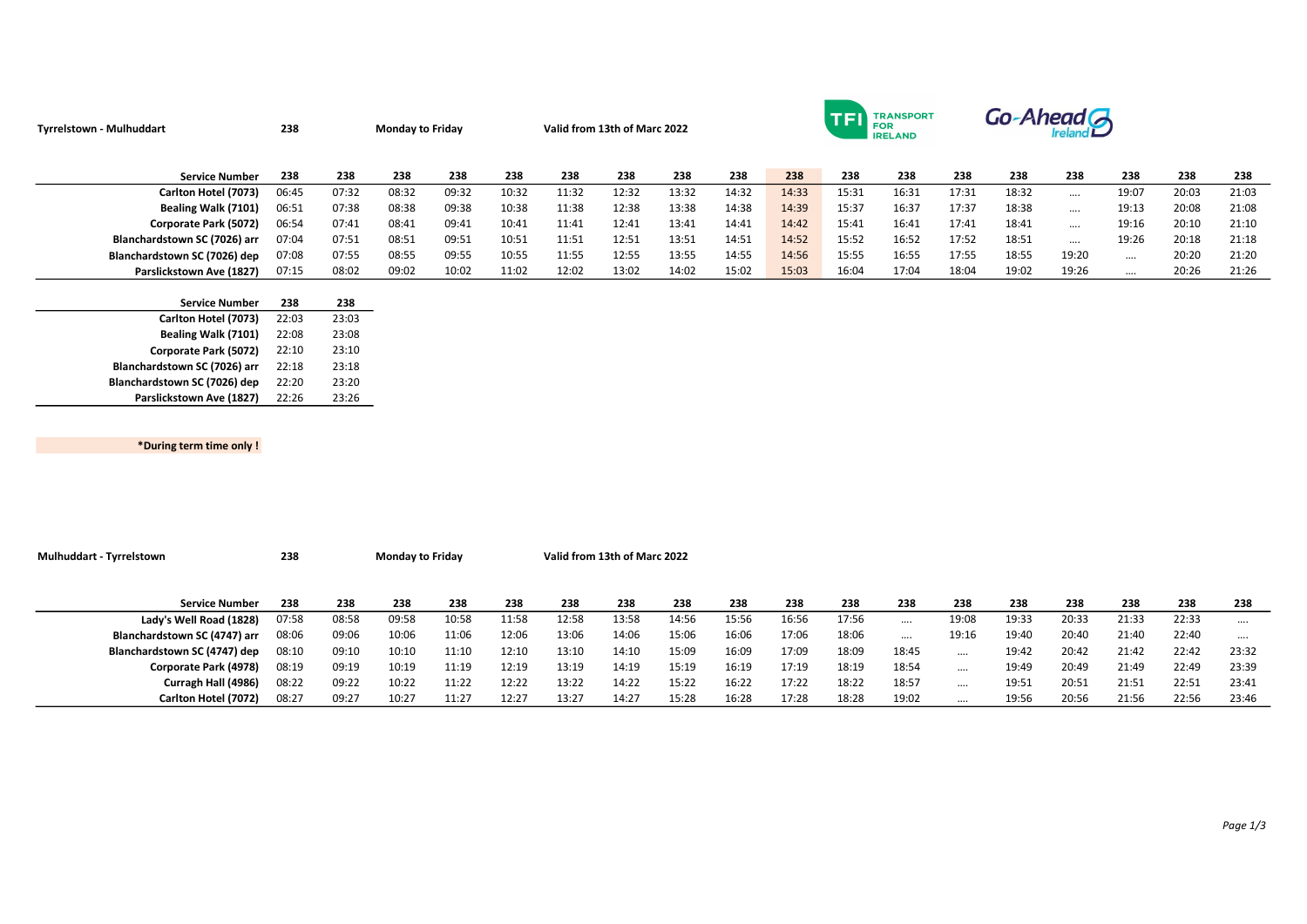| Tyrrelstown - Mulhuddart     | 238   |       | Saturday | Valid from 13th of Marc 2022 |       |       |       |       |       |       |       | <b>TRANSPORT</b><br>FOR<br><b>IRELAND</b> |          | Go-Ahead G |       |       |       |       |
|------------------------------|-------|-------|----------|------------------------------|-------|-------|-------|-------|-------|-------|-------|-------------------------------------------|----------|------------|-------|-------|-------|-------|
| <b>Service Number</b>        | 238   | 238   | 238      | 238                          | 238   | 238   | 238   | 238   | 238   | 238   | 238   | 238                                       | 238      | 238        | 238   | 238   | 238   | 238   |
| Carlton Hotel (7073)         | 06:53 | 07:33 | 08:33    | 09:33                        | 10:32 | 11:32 | 12:32 | 13:32 | 14:32 | 15:32 | 16:32 | 17:32                                     | 18:07    | 19:03      | 20:03 | 21:03 | 22:03 | 23:03 |
| Bealing Walk (7101)          | 06:58 | 07:38 | 08:38    | 09:38                        | 10:38 | 11:38 | 12:38 | 13:38 | 14:38 | 15:38 | 16:38 | 17:38                                     | 18:13    | 19:08      | 20:08 | 21:08 | 22:08 | 23:08 |
| Corporate Park (5072)        | 07:00 | 07:40 | 08:40    | 09:40                        | 10:41 | 11:41 | 12:41 | 13:41 | 14:41 | 15:41 | 16:41 | 17:41                                     | 18:16    | 19:10      | 20:10 | 21:10 | 22:10 | 23:10 |
| Blanchardstown SC (7026) arr | 07:08 | 07:48 | 08:48    | 09:48                        | 10:51 | 11:51 | 12:51 | 13:51 | 14:51 | 15:51 | 16:51 | 17:51                                     | 18:26    | 19:18      | 20:18 | 21:18 | 22:18 | 23:18 |
| Blanchardstown SC (7026) dep | 07:10 | 07:50 | 08:50    | 09:50                        | 10:55 | 11:55 | 12:55 | 13:55 | 14:55 | 15:55 | 16:55 | 17:55                                     |          | 19:20      | 20:20 | 21:20 | 22:20 | 23:20 |
| Parslickstown Ave (1827)     | 07:16 | 07:56 | 08:56    | 09:56                        | 11:02 | 12:02 | 13:02 | 14:02 | 15:02 | 16:02 | 17:02 | 18:02                                     | $\cdots$ | 19:26      | 20:26 | 21:26 | 22:26 | 23:26 |

| Mulhuddart - Tyrrelstown     | 238   |       | Saturday |       | Valid from 13th of Marc 2022 |       |       |       |       |       |          |       |       |       |       |       |       |
|------------------------------|-------|-------|----------|-------|------------------------------|-------|-------|-------|-------|-------|----------|-------|-------|-------|-------|-------|-------|
|                              |       |       |          |       |                              |       |       |       |       |       |          |       |       |       |       |       |       |
| <b>Service Number</b>        | 238   | 238   | 238      | 238   | 238                          | 238   | 238   | 238   | 238   | 238   | 238      | 238   | 238   | 238   | 238   | 238   | 238   |
| Lady's Well Road (1828)      | 08:03 | 09:03 | 10:03    | 11:03 | 11:58                        | 12:58 | 13:58 | 14:58 | 15:58 | 16:58 | $\cdots$ | 18:33 | 19:33 | 20:33 | 21:33 | 22:33 |       |
| Blanchardstown SC (4747) arr | 08:10 | 09:10 | 10:10    | 11:10 | 12:06                        | 13:06 | 14:06 | 15:06 | 16:06 | 17:06 |          | 18:40 | 19:40 | 20:40 | 21:40 | 22:40 |       |
| Blanchardstown SC (4747) dep | 08:12 | 09:12 | 10:12    | 11:12 | 12:10                        | 13:10 | 14:10 | 15:10 | 16:10 | 17:10 | 17:45    | 18:42 | 19:42 | 20:42 | 21:42 | 22:42 | 23:32 |
| Corporate Park (4978)        | 08:19 | 09:19 | 10:19    | 11:19 | 12:19                        | 13:19 | 14:19 | 15:19 | 16:19 | 17:19 | 17:54    | 18:49 | 19:49 | 20:49 | 21:49 | 22:49 | 23:39 |
| Curragh Hall (4986)          | 08:21 | 09:21 | 10:21    | 11:21 | 12:22                        | 13:22 | 14:22 | 15:22 | 16:22 | 17:22 | 17:57    | 18:51 | 19:51 | 20:51 | 21:51 | 22:51 | 23:41 |
| Carlton Hotel (7072)         | 08:26 | 09:26 | 10:26    | 11:26 | 12:27                        | 13:27 | 14:27 | 15:27 | 16:27 | 17:27 | 18:02    | 18:56 | 19:56 | 20:56 | 21:56 | 22:56 | 23:46 |